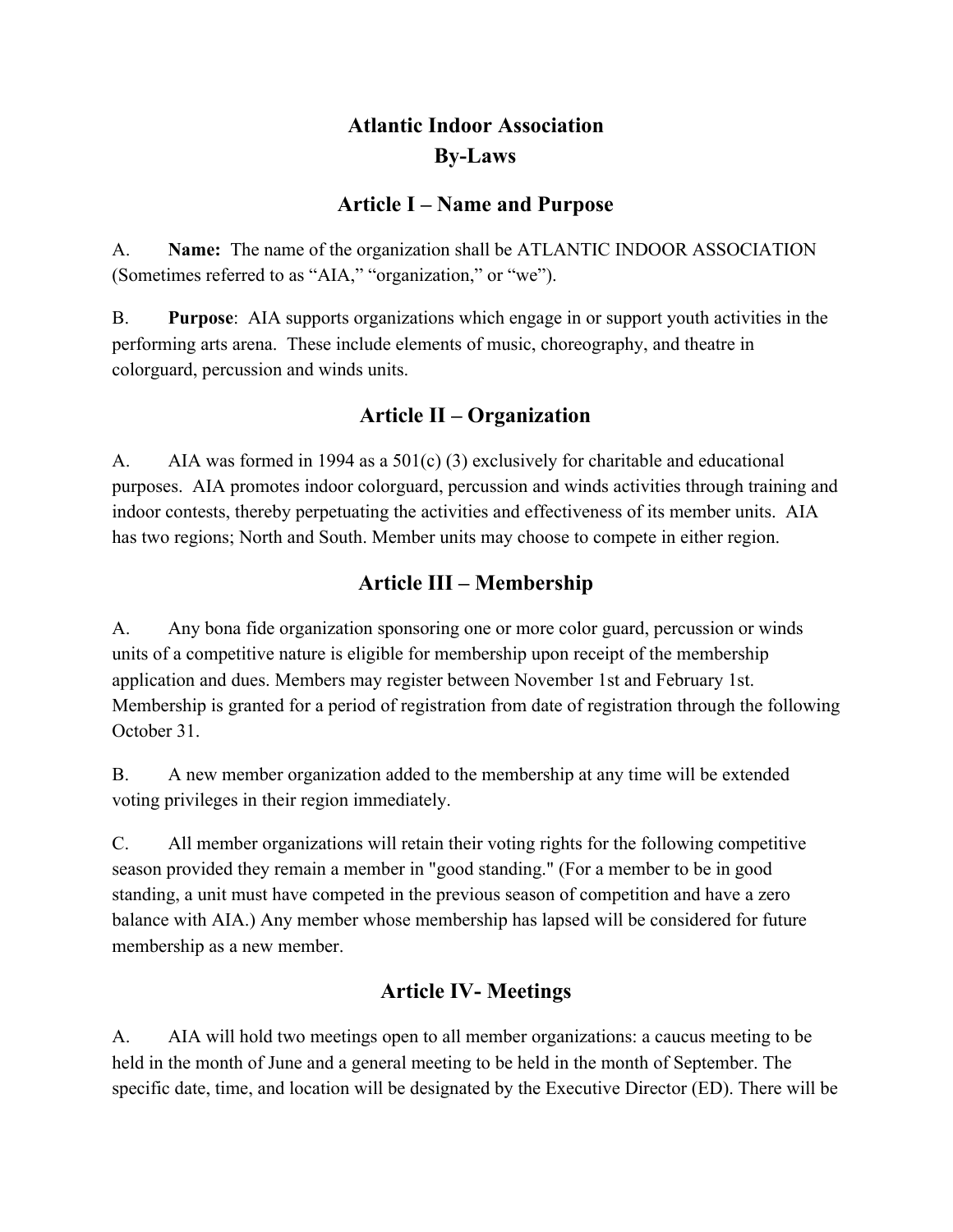one physical site in the North region and one physical site in the South region. The sites will be connected through audio and video conferencing. Representatives unable to attend the physical meeting may observe the meeting through this conferencing.

- B. Voting
	- a. The member organization representatives attending either the caucus or annual meeting(s) will serve as the region's Primary Voting Body (PVB) for the circuit as long as they are members in good standing. The PVB will constitute a quorum to take action. Actions will be decided by a simple majority vote of the PVB. In the event of a tie, the final decision will fall on the ED.
	- b. Each region's members will vote on that region's EBOD, but votes on issues that affect the entire organization will not be split by region.
	- c. A member organization's fee balance must be current indicating that all dues and fees are paid in full for all previous seasons before that school or independent organization has the right to vote.

C. The Caucus meeting serves for organizations to bring up points of change they wish to see in AIA. Prior to the caucus meeting, a call for proposals will be issued. All member units can submit proposals as they see fit that can enhance AIA as a whole.

- a. Proposal format proposals submitted by member units shall focus on improving the overall performance of AIA; to include but not limited to adjustments to policies and procedures, improvements of operations, and how AIA can better promote learning. Submissions must also note whether or not there will be any impact on the budget.
- b. Member units shall have at minimum three weeks to prepare and submit their proposals to the ED via online form.
- c. All proposals shall be typed and submitted to the ED who will disburse to the Executive Board of Directors (EBOD) of the North and South.
- d. Each proposal will be presented by the member organization who submitted the proposal, or their appointee, in person. Following the presentation, discussion will commence solely focused on the proposal at hand. Each proposal will be withdrawn, tabled until the September meeting, or voted on. The person presenting may request their proposal be withdrawn at any time.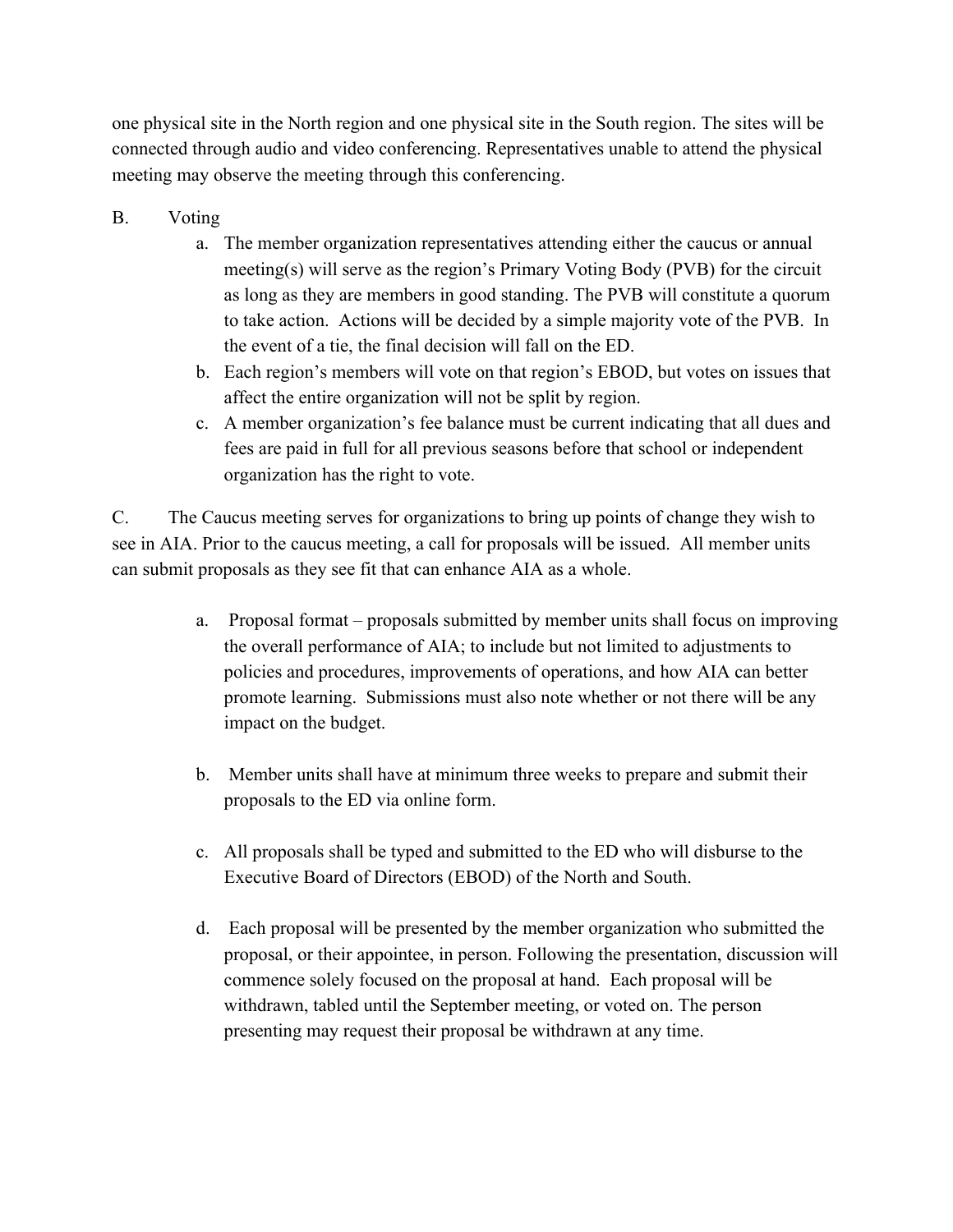- i. Tabled items are delayed until further research and/or information is presented for clarification.
- ii. Declined proposals voted will have no further action.
- iii. Approved proposals will be noted and presented at the September meeting for voting by the PVB of that election.

D. The Annual meeting shall take place in the month of September. At the annual meeting, the PVB shall elect new members to the EBOD as articulated in Article VII. The members will also receive reports on the activities of AIA and determine the direction of the organization for the coming season.

> a. The tentative show calendar will be distributed to the membership at the September meeting. All applications for hosting any given show date must be submitted no later than midnight on the posted deadline. The ED or region EBOD officer will post on the AIA Facebook page and on the AIA web page when applications are being accepted to host a contest for the upcoming season.

# **Article V – Officers**

A. Officers are individuals who have been nominated by the PVB, accepted their nomination, and voted on by the present members in good standing. The PVB entrusts the delegates to uphold these bylaws; always acting in the best interest of the student participants, the unit directors and AIA.

#### B. **GOVERNANCE BOARD**

- 1. The representatives on the GB shall be:
	- a. Executive Director
	- b. Presidents from the North and the South
	- c. 1st and 2nd Vice Presidents -- from the North and South

### C. **EXECUTIVE BOARD OF DIRECTORS**

- 1. There will be an EBOD for both the North and South regions. Those officers shall be:
	- a. President
	- b. 1st Vice President
	- c. 2nd Vice President
	- d. Secretary
	- g. Colorguard Coordinator
	- h. Percussion Coordinator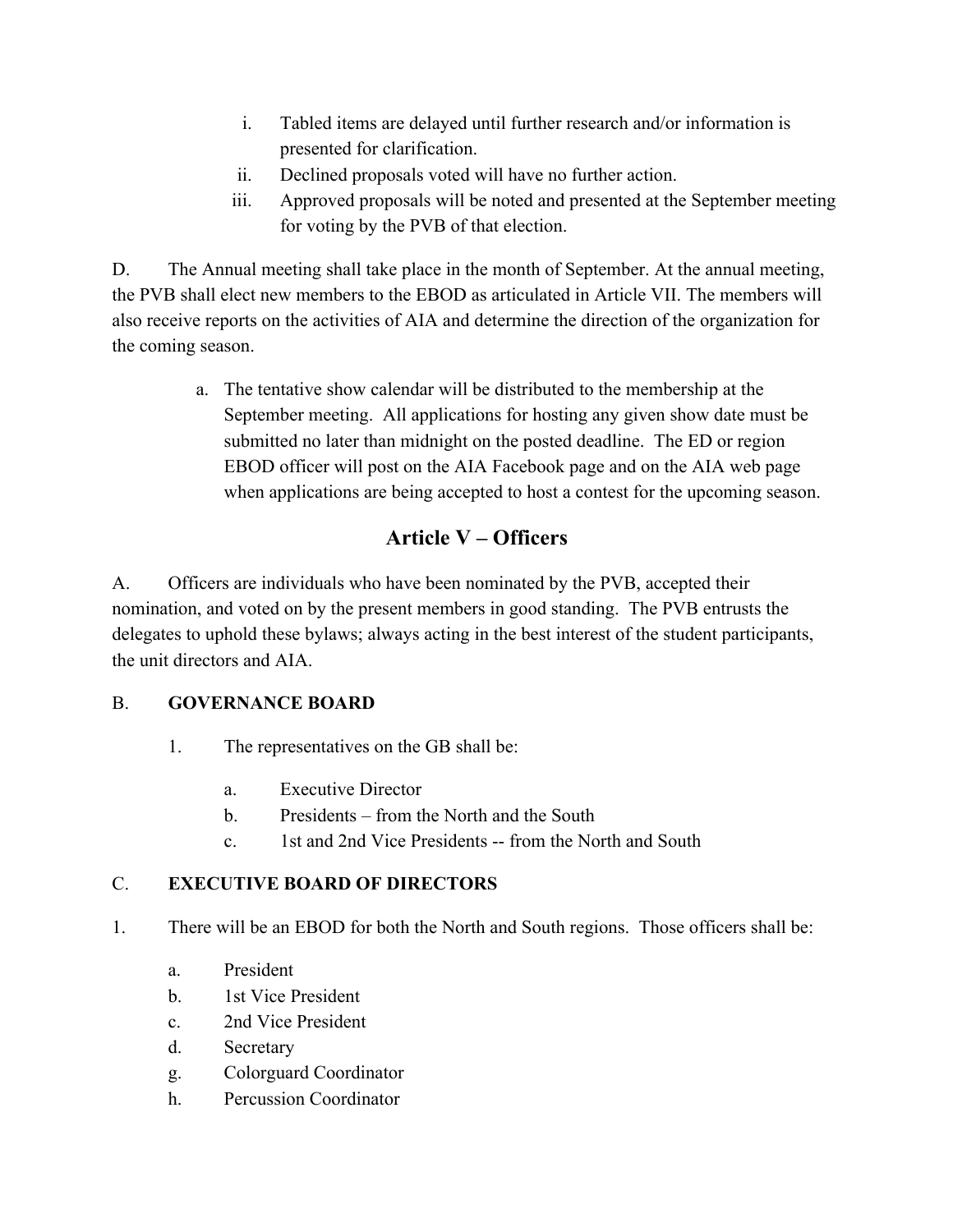#### D. **ELECTIONS**

1. Officers will be nominated at the September meeting on the schedule noted and take office immediately. Odd and even years will refer to the year of the contest season.

| North Region                                                 |                                                                       | South Region                                                 |                                                                          |
|--------------------------------------------------------------|-----------------------------------------------------------------------|--------------------------------------------------------------|--------------------------------------------------------------------------|
| Yr 1 Odd Yrs                                                 | Yr 2 Even Yrs                                                         | Yr 1 Even Yrs                                                | Yr 2 Odd Yrs                                                             |
| President<br>2nd Vice President<br>Percussion<br>Coordinator | <b>First Vice President</b><br>Secretary<br>Colorguard<br>Coordinator | President<br>2nd Vice President<br>Percussion<br>Coordinator | 1 <sup>st</sup> Vice President<br>Secretary<br>Colorguard<br>Coordinator |

2. Each regional PVB will elect its region's EBOD.

### E. **VOTING**

1. Officers will be elected by votes cast by each regional PVB. Each member organization will have only one vote. A unit representative must be physically present to vote.

2. PVB members may represent only one school or independent organization.

3. A member organization's fee balance must be current indicating that all dues and fees are paid in full for all previous seasons before that school or independent organization has the right to vote.

4. Nominees will be asked to vacate the room and the votes will be counted by a show of hands. In the event that a showing of hands proves to be unsatisfactory, written paper ballots will be the alternate polling method.

5. In the event of a contested election between the candidates, the PVB will be polled and the votes counted. The candidate receiving a simple majority of votes cast will be declared the winner.

6. All votes will be either counted or collected by the secretary; except for a vote for the secretary. In the case of a secretary election, any other officer may count/collect the votes.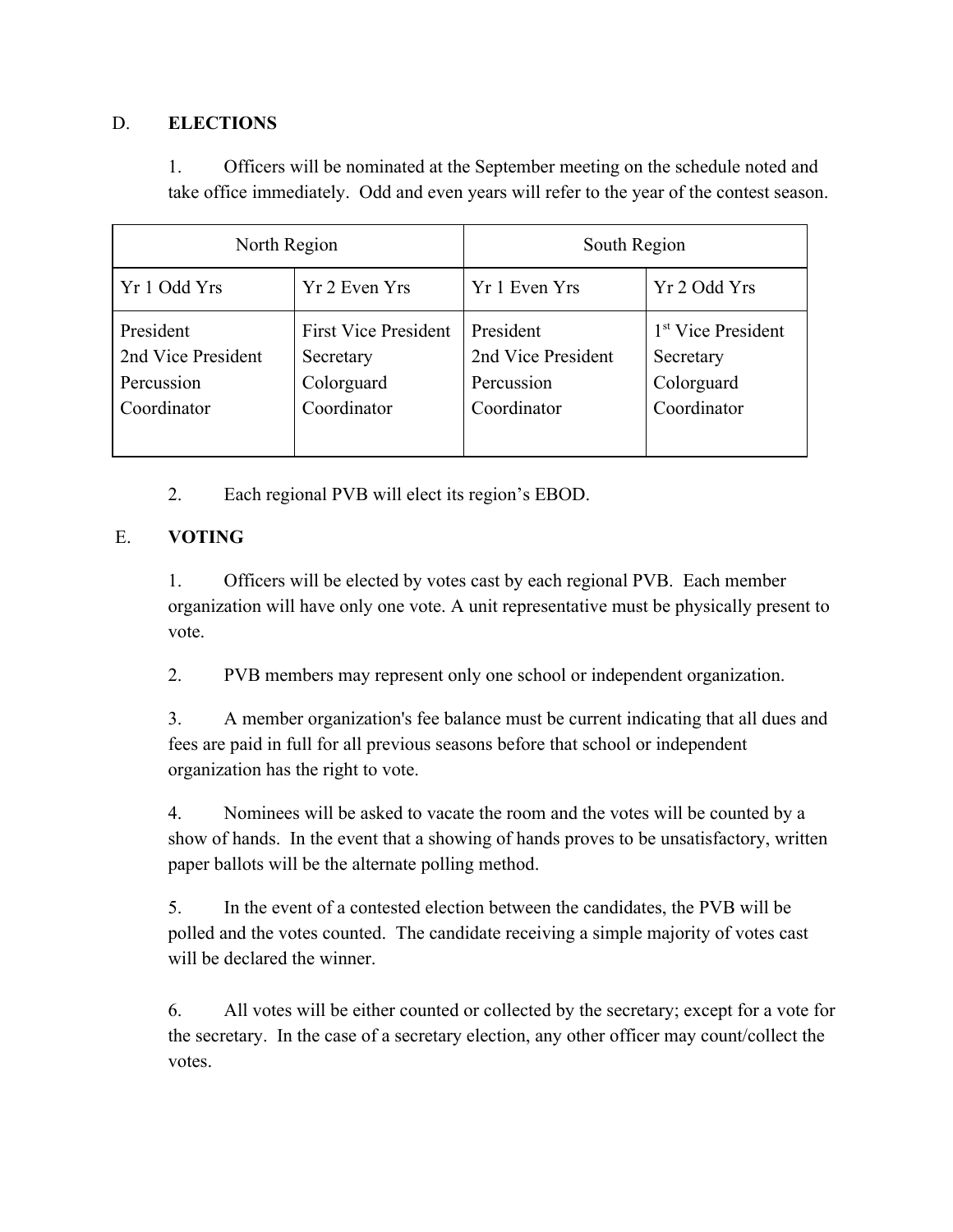7. In the event of a tie vote, the secretary will announce the result and a second vote for only the candidates who tied will be taken.

8. In the event of a second tie, the candidates who are tied will be offered the opportunity to withdraw from the election. The candidates may take a moment to confer together. If a candidate withdraws, the single remaining candidate will be declared the winner. If no candidate withdraws or ties remain, the tie will be broken by the secretary by drawing one name out of a hat.

## F. **REMOVAL OF OFFICERS**

1. Regional EBOD members may be removed from office, due to non-performance of duties or misconduct related or unrelated to AIA, by a simple majority vote of that region's EBOD.

2. If the vote on removal passes, the officer will be terminated from the EBOD immediately. Furthermore, that individual may be barred from ever holding an elected position on the EBOD.

3. Emergency nomination and voting on a replacement officer will commence and the newly elected officer will begin their efforts immediately. The ED will determine emergency voting procedures. If the ED is removed, the presidents of each region will coordinate an emergency vote.

4. Replacement of either vice president as a result of a president resignation will be handled as noted in Sections D and E of this Article.

### G. **RESIGNATIONS**

1. An officer may resign without prejudice from the GB or EBOD at any time and for any or no reason upon providing written notification to the secretary; except for the ED or regional president (see #4 below). Should the resigned be the secretary, he/she must provide written notification to the region's president.

a. There will be one exception to the resignation noted above: an officer for whom a vote on removal is pending may not resign without prejudice. The resignation of any such officer will carry with it the same conditions as though the vote on removal has passed. (See Article V-E for conditions).

2. The office of the resigning officer will be declared vacant on the effective date of the resignation as specified in the written notice.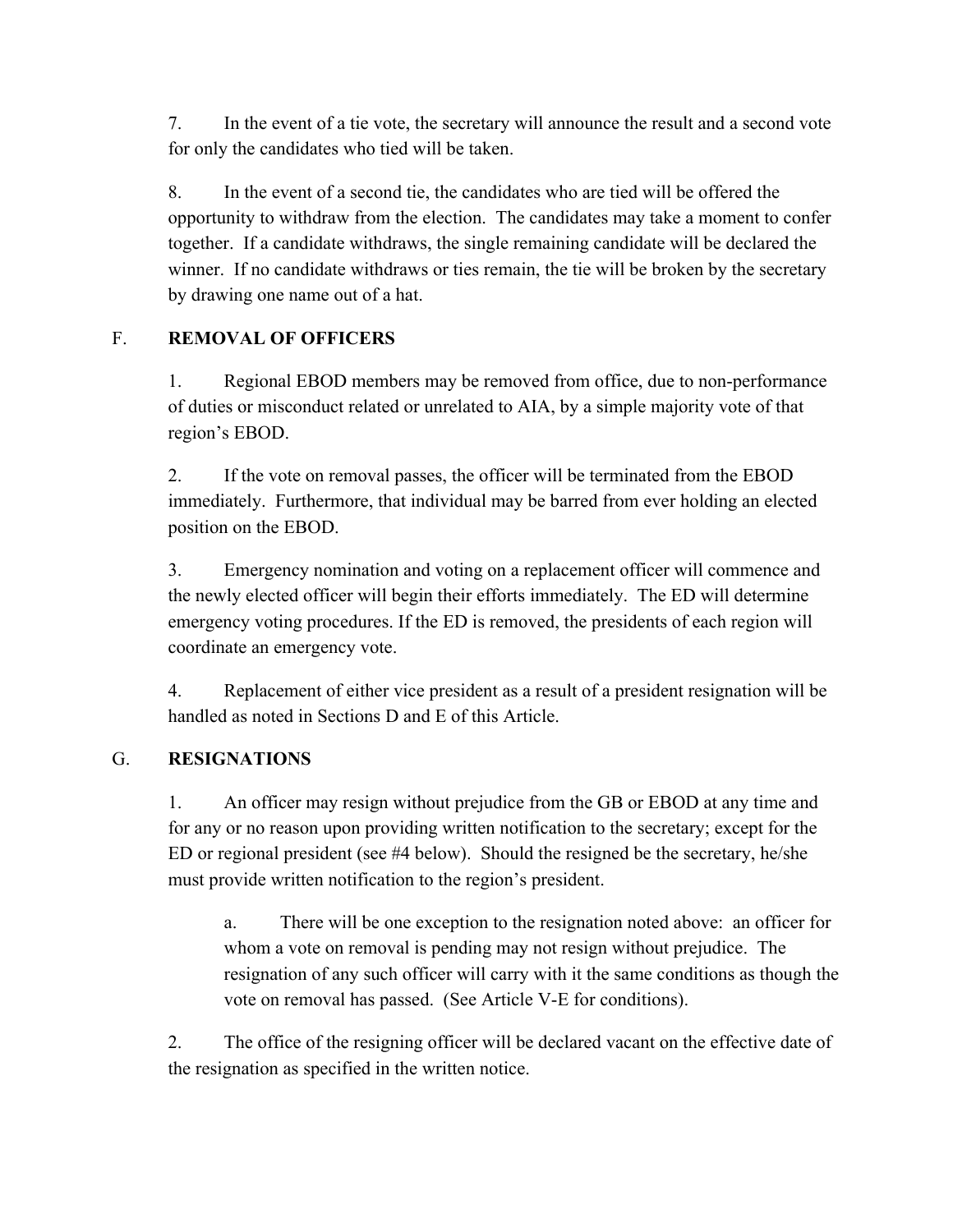3. If the written notice of resignation does not specify an effective date, the office will be declared vacant immediately.

4. In the event of a presidential resignation, or a resignation during the contest season, the secretary will conduct an online vote.

# **Article VI - AIA Governance Board**

A. The AIA GB administers top level activities for the whole of the circuit that may affect both regions such as changes in rules or procedures at the Winter Guard International (WGI) level, Internal Revenue Service filings, judging coordinators and education, bulk purchases, and other administrative duties.

B. These duties are distributed among the AIA GB and include:

1. Determining an annual budget for AIA GB activities in September of each year. This budget will be split equally by each region.

2. Appointing a webmaster. The GB will review annually the performance of the webmaster and make adjustments as necessary.

3. Appointing AIA contest staff. The GB will review annually the performance of the contest staff and make adjustments as necessary.

4. Appointing judging coordinators. The GB will review annually the performance of each judging coordinator and make adjustments as necessary.

5. Appointing an Executive Treasurer. The GB will review annually the performance of the Executive Treasurer and make adjustments as necessary.

6. Annually review the performance of the Executive Director and make adjustments as necessary.

7. Acting as liaison with WGI and represents the unified voice of AIA.

8. All contracts or other formal financial agreements between AIA regions and other parties, within or outside the organization, must have the approval of the GB. The written contract or agreement must be archived for no less than one year after the execution/completion date of the agreement.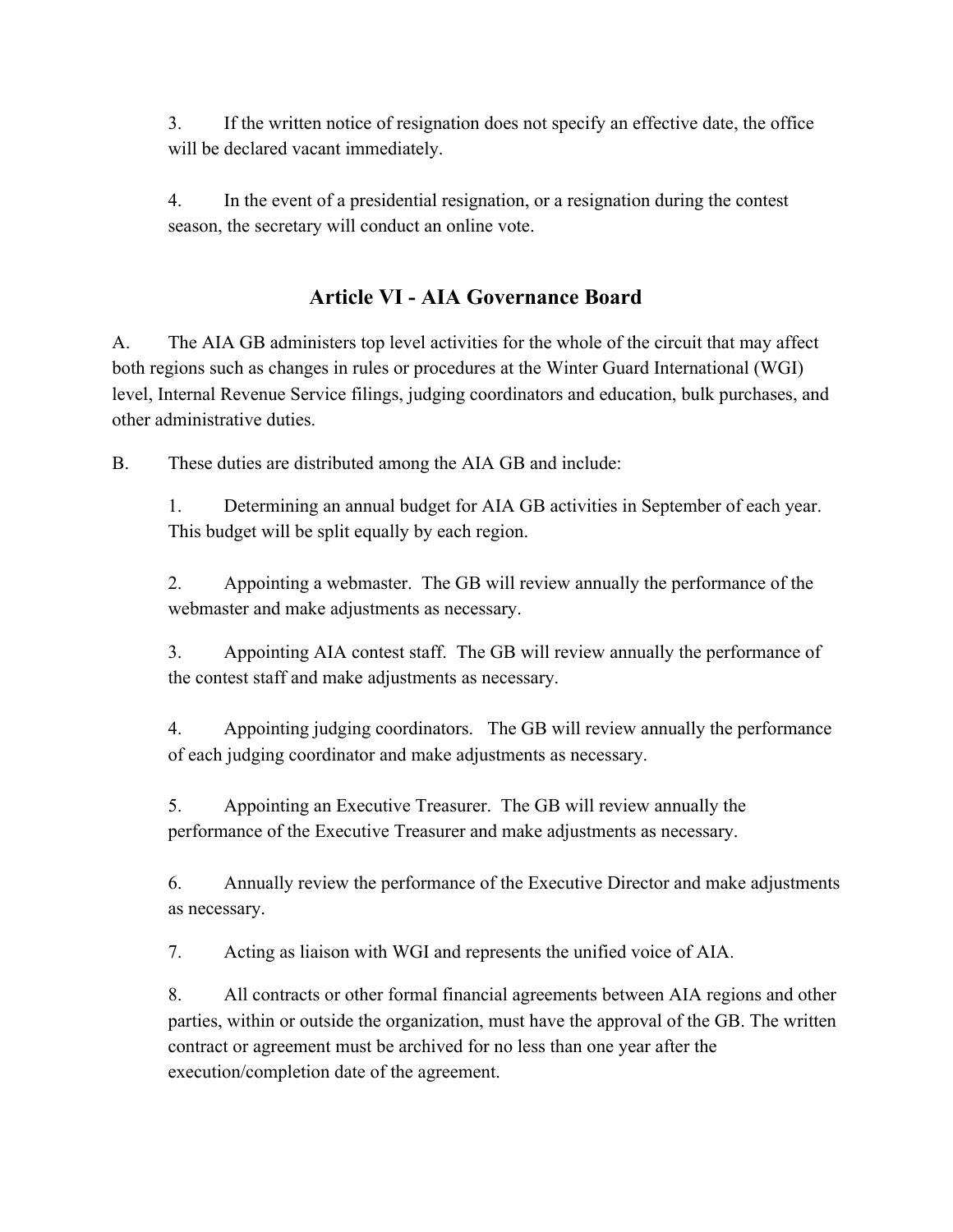9. At the first GB meeting a GB secretary will be voted in to take notes for the GB meetings.

# **Article VII - Duties of the Officers**

## A. **BASIC QUALIFICATIONS OF ALL OFFICERS**

1. Must be thoroughly committed to AIA's nonprofit mission. All candidates should have proven leadership, coaching, and relationship management experience.

2. Must have an unwavering commitment to quality programs and program evolution and evaluation.

3. Must have excellent organizational skills with the ability to share, train, and guide AIA officers, volunteer staff, and directors utilizing one's institutional knowledge of AIA and WGI.

4. Must have the ability to establish and manage an annual budget with team members; staying within prescribed guidelines.

5. Must have strong written and verbal communication skills; a persuasive and passionate communicator with excellent interpersonal skills.

6. Must have the ability to work effectively in collaboration with diverse groups of people.

7. Must have passion, integrity, a positive attitude, and be mission-driven, and self-directed.

8. Must be at least 21 years of age prior to or on the date of the election.

9. Must attend all Caucus (June) and General (September) AIA meetings during term (with exceptions for extenuating circumstances), and actively participate in AIA contests including circuit championships.

10. Must attend online EBOD meetings which take place on designated evenings during the season (January-April) (with exceptions for extenuating circumstances).

11. Must attend online meetings in the off-season as scheduled.

12. Must have the ability to delegate or make decisions effectively and efficiently, and be an authority figure, and well-respected.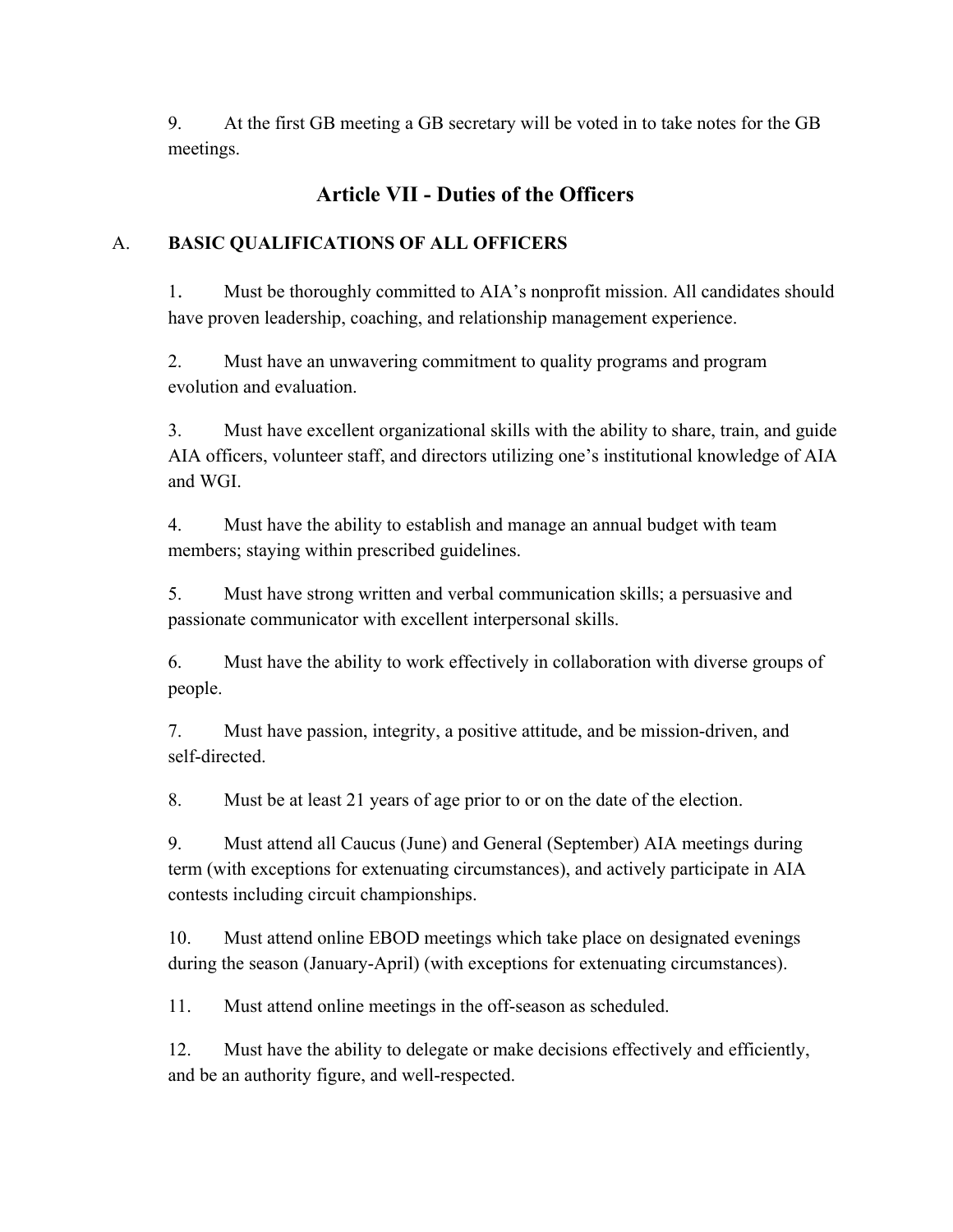## A. **EXECUTIVE DIRECTOR**

The ED will have overall strategic and operational responsibility for AIA's staff, programs, expansion, and execution of its mission. The ED reports all business to the GB who in turn will report to the regional EBODs and PVB. The ED, through his/her vast knowledge of AIA will present, institute and monitor any and all operations, educational programs, and all business plans on behalf of AIA to the best of his/her ability and always with the participants', directors', business partners', and spectators' best interest in mind. Additional duties include but are not limited to:

1**.** Ensure ongoing program excellence and achievement of strategic goals through evaluation and monitoring of budgetary requirements, educational programs, vendor contract review, and consistent communication with GB and volunteers.

2. Actively and continually communicate with the GB to ensure all information is passed to both regional EBODs in a timely fashion.

3. Actively engage and energize the AIA GB, and partnering organizations to ensure all involved are on same page with regards to AIA's future endeavors.

4. Cultivate a strong GB by sharing institutional knowledge with the officers. Seek and build board involvement with strategic direction for ongoing local operations.

5. Attend all Governance Board meetings.

6. Pass all proposals on to the GB in a timely fashion to ensure everyone has the same information.

7. Expand local revenue generating and fundraising activities to support existing program operations and regional expansion

8. Explore cost effective avenues to generate additional funds for AIA

a. Partnering with local region vendors to reduce potential shipping costs for awards or t-shirts

b. Coordinate with the regions to determine the best design for championships attire to be sold

c. Coordinate design of additional AIA items for sale to all entities familiar with the organization

9. Refine all aspects of communications—from web presence; to include social media, to external relations with the goal of creating a stronger AIA awareness.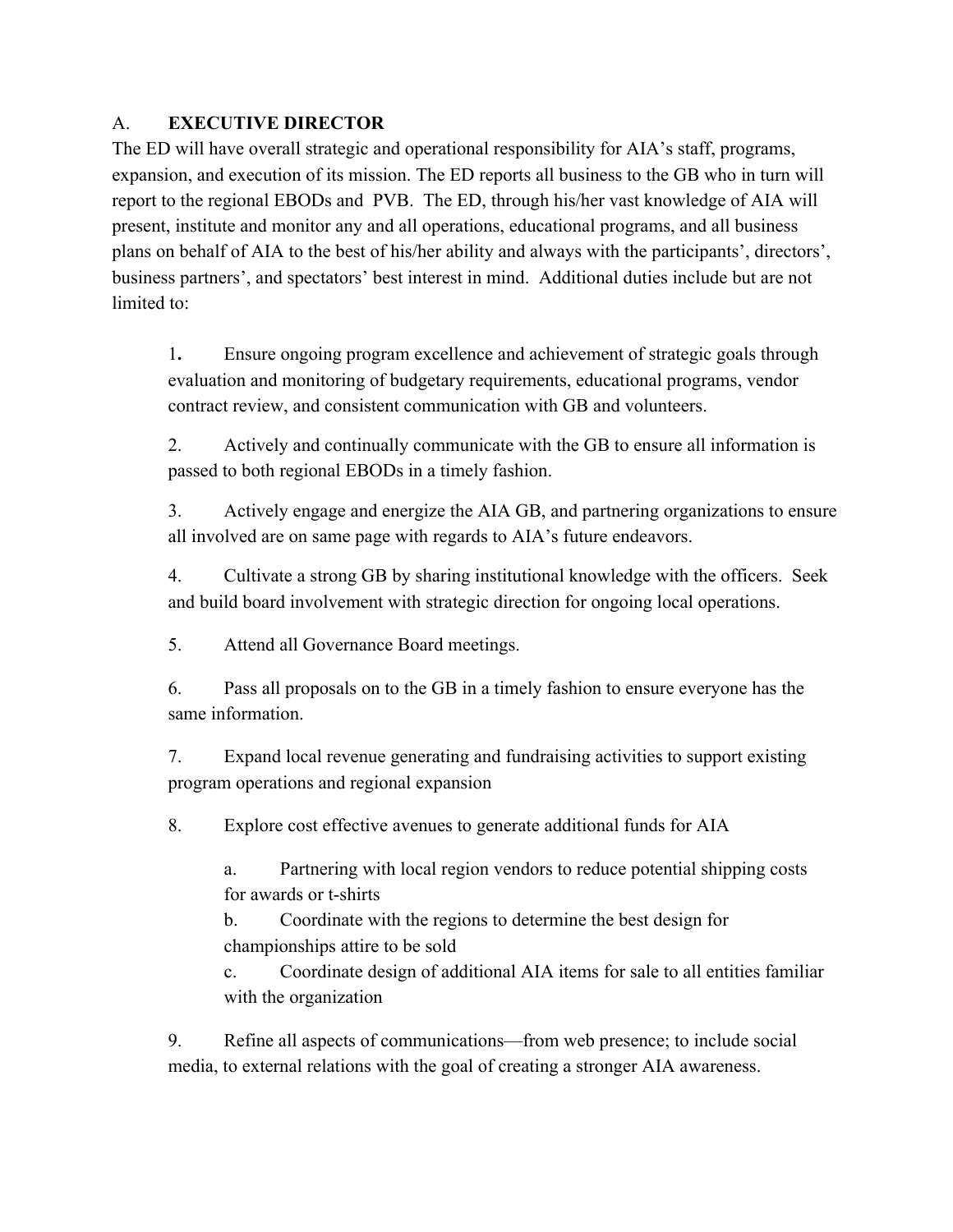10. Use external presence and relationships to garner new opportunities

11. Continue to coordinate with the GB the regional expansion and strategic business planning process to complete the separation of duties between the two regions.

12. Review and evaluate other indoor organizations in order to build potential partnerships.

13. Must be bonded prior to being given access to any funds or accounts for the organization in the event an Executive Treasurer is not appointed. Any costs for bonding are paid for by AIA.

14. Act as liaison with the WGI and any other indoor organization.

#### B. **PRESIDENT**

The president for each region oversees all regional operations. The president will supervise and control all the business and affairs of the region, will preside at all regional meetings and correspond directly with the judging coordinators as needed. Duties include but are not limited to:

1. Provide an accounting statement and proposed budget for its region at the annual meeting.

2. Responsible for providing all IRS and State Income tax statements and any other necessary filings such as salaries paid, etc. to the executive treasurer (ET) no later than two weeks before the annual meeting.

3. Ensure the webmaster has all information that needs to be posted, in a timely manner (ex: posting scores).

4. Should have access to the website to make postings in the event that the Webmaster is unavailable.

5. Ensure all units are informed, in a timely manner, about all logistical issues (ex: show cancellations due to weather).

6. Coordinate all regional EBOD meetings and attend and participate in all GB meetings.

7. Maintain full knowledge of AIA and WGI rules.

8. Serve as a member of the GB and oversee the regional EBOD.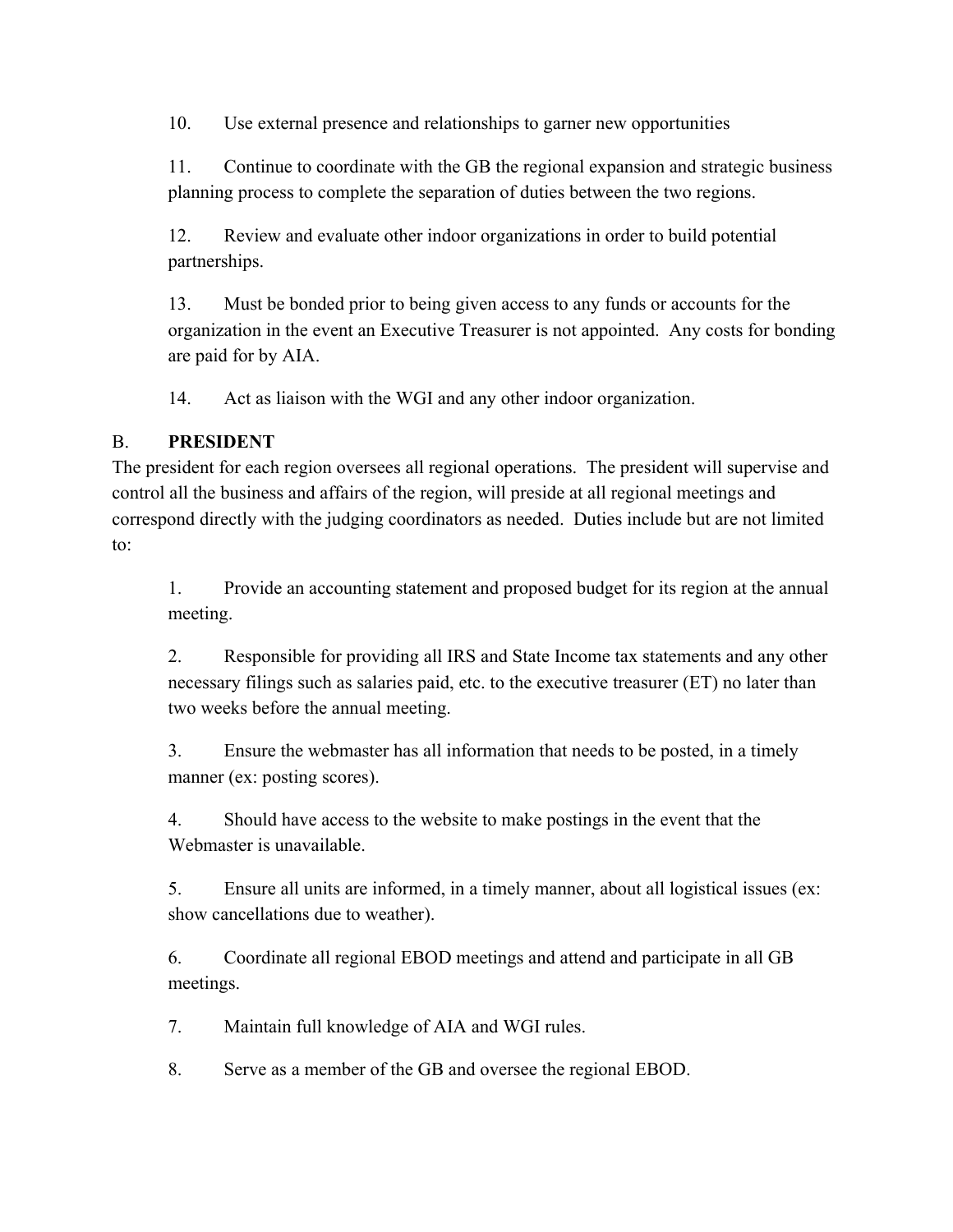9. Votes only in the case of a tie with the exception of EBOD elections. In EBOD elections, the president will cast a vote with the membership.

10. May appoint other non-voting positions to his or her region's EBOD as needed. The majority of that region's EBOD's voting members must approve the appointment (ex: championships coordinators).

## C. **1st Vice President**

The 1<sup>st</sup> Vice President for each region of the Atlantic Indoor Association assumes the duties of the President in their absence and is responsible for other regional functions assigned by the President. The duties of the 1st Vice President Include:

1. Oversight of AIA's annual championships planning process.

2. Actively participate in the work of standing colorguard and percussion committees. Such participation may include chairing committees.

3. Handle all matters related to staff (including sound and announcers) and judges' travel, such as hotel and flight reservations and information.

- 4. Ensure sound tech and announcer roles are staffed at each show.
- 5. Attend and participate in all EBOD and GB meetings.
- 6. Maintain full knowledge of AIA and WGI rules.
- 7. Assume additional related duties and responsibilities as necessary and assigned.
- 8. Serve as a member of the GB and report to the regional president.

### D. **2nd Vice President**

The 2<sup>nd</sup> Vice President for each region of the Atlantic Indoor Association assumes the duties of the 1<sup>st</sup> President in their absence and is responsible for other regional functions assigned by the President. The duties of the 2nd Vice President Include:

1. Oversee monthly and/or quarterly reporting to ASCAP, BMI, and SESAC for blanket licensing for colorguard and percussion events.

2. Coordinate trailers and equipment to assure proper storage in the off-season and ensure trailers, sound equipment and AIA laptops are at every show.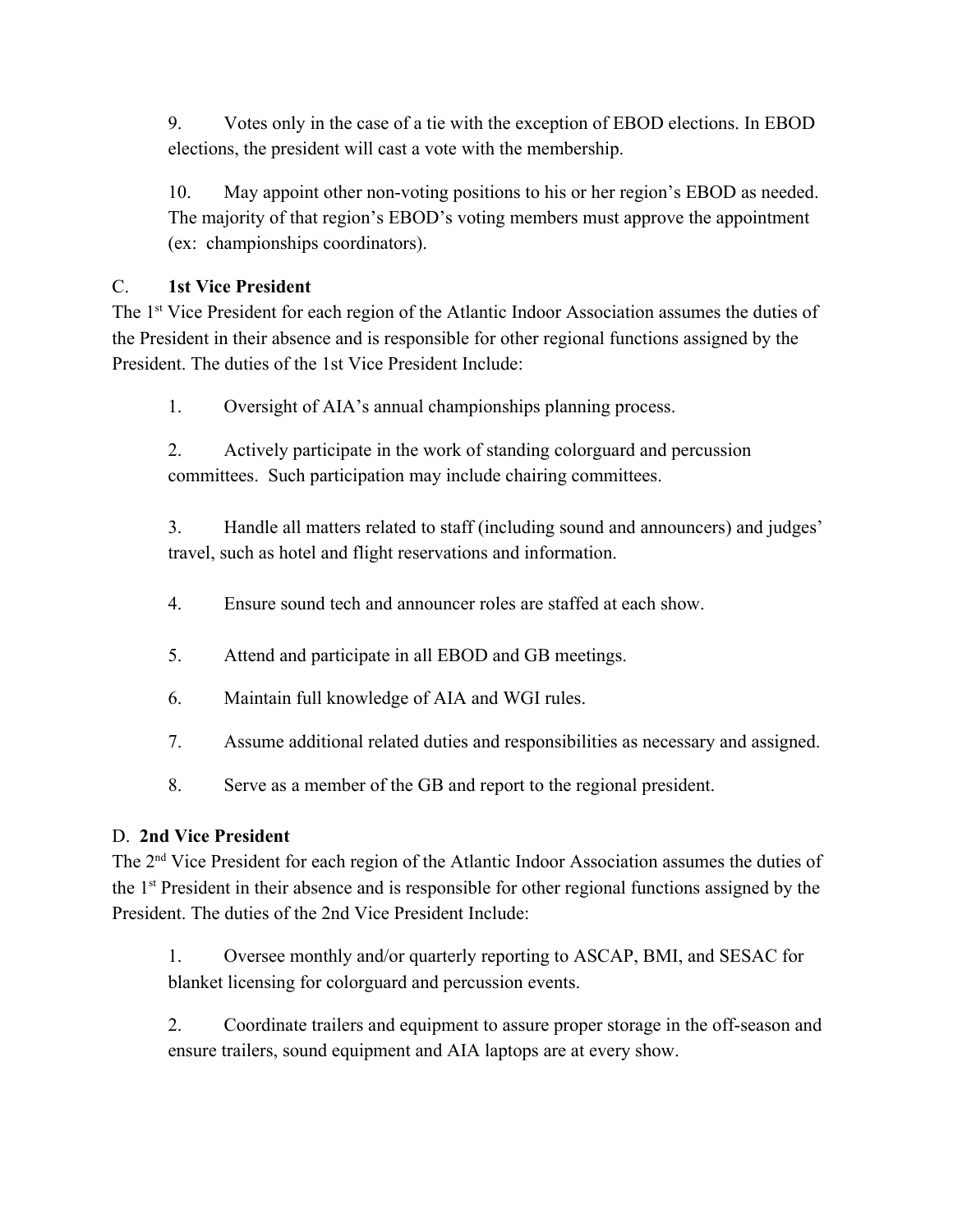3. Actively participate in the work of standing colorguard and percussion committees. Such participation may include chairing committees.

- 4. Create Request for Proposals for photography and video for AIA Championships.
- 5. Manage and file colorguard and percussion contracts.
- 6. Attend and participate in all EBOD and GB meetings.
- 7. Maintain full knowledge of AIA and WGI rules.
- 8. Assume additional related duties and responsibilities as necessary and assigned.
- 9. Serve as a member of the GB and report to the regional president.

#### D. **SECRETARY**

The secretary for each region will be responsible for organization of all functions that relate to record keeping and correspondence for their region. The duties of the secretary include but are not limited to:

1. Take minutes at regional meetings and organize the minutes in a format to be posted on the AIA website.

2. Submit the minutes to the EBOD within two to three days for approval with ultimate submission to the webmaster for timely posting to the AIA web page. The minutes shall be posted within one week's time.

3. Perform all tasks related to updating all social media sites. Respond to questions on the AIA site and Facebook, checked daily and updated often.

4. Update documents to be posted on the Documents page (membership application, show application, show host application, scholarship application, etc.).

5. Create, edit, and post by the  $1<sup>st</sup>$  of every month a monthly newsletter for the region from December to April.

6. Create and maintain a point of contact roster for all of the directors within their region. This roster must contain the director's name, email address, and cell phone number. The purpose of this roster is for ease of contact for any potential promotions, a mass information push via email as everyone does not access social media, or any other reason as the board sees fit. Any information on this roster will remain among the board and never disbursed without the email consent of the director.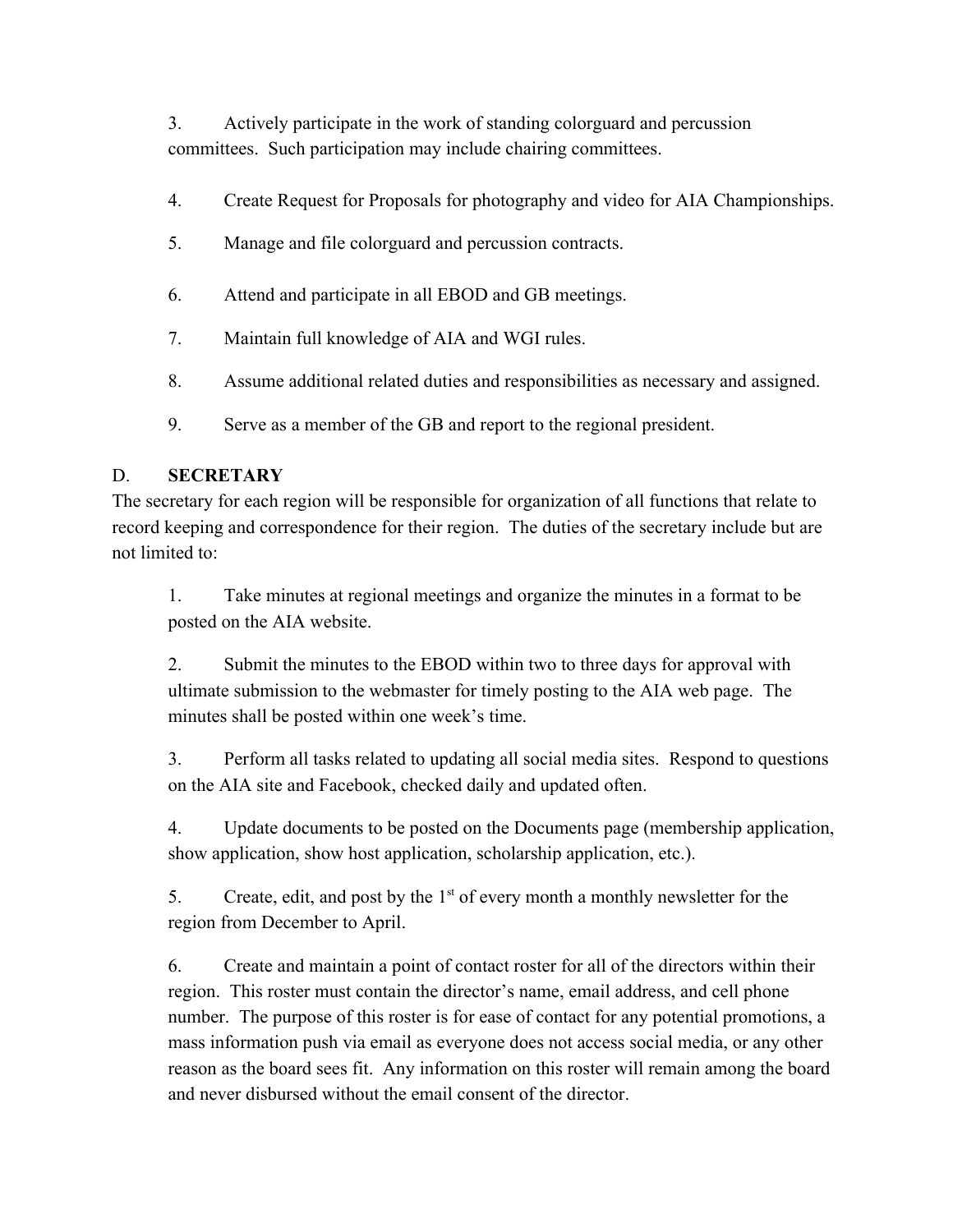7. Create Requests for Proposals for photography and video for AIA Championships.

- 8. Attend and participate in all EBOD meetings.
- 9. Maintain full knowledge of AIA and WGI rules
- 11. This position reports to the regional president.

### F. **COLORGUARD and PERCUSSION COORDINATORS**

The colorguard and percussion coordinator will be the liaisons between the regional EBOD and their regional colorguard/percussion units. For edification, the coordinator role is two separate entities and for the purpose of the duties it is to be understood that the colorguard and percussion coordinators will answer to their area of responsibility (colorguard to colorguard and percussion to percussion). Other duties include but are not limited to:

1. Communication with member units via email or phone on any questions that arise relating to colorguard and percussion.

2. Maintain full knowledge of AIA and WGI rules related to colorguard and percussion including informing units of any rule changes or updates.

3. Assist the webmaster in keeping the webpage updated with colorguard and percussion information.

4. Communicate any classification changes to the Unit Director.

5. Attend and participate in all EBOD meetings.

6. Work with the respective judging coordinators and the respective vice presidents to establish educational seminars and clinics providing important information gained through the first line connection with the wants and needs of the Unit Directors.

7. This position reports to the colorguard or percussion vice president.

# **Article VIII – Other Staff Roles**

### A. **EXECUTIVE TREASURER**

The treasurer is assigned the primary responsibility of overseeing the management and reporting of the organization's finances, including receiving and writing checks, bank account maintenance, financial transaction oversight, budgets, financial policies, reports and the finance committee. This office is appointed by the ED and approved by the GB. Other duties include but are not limited to: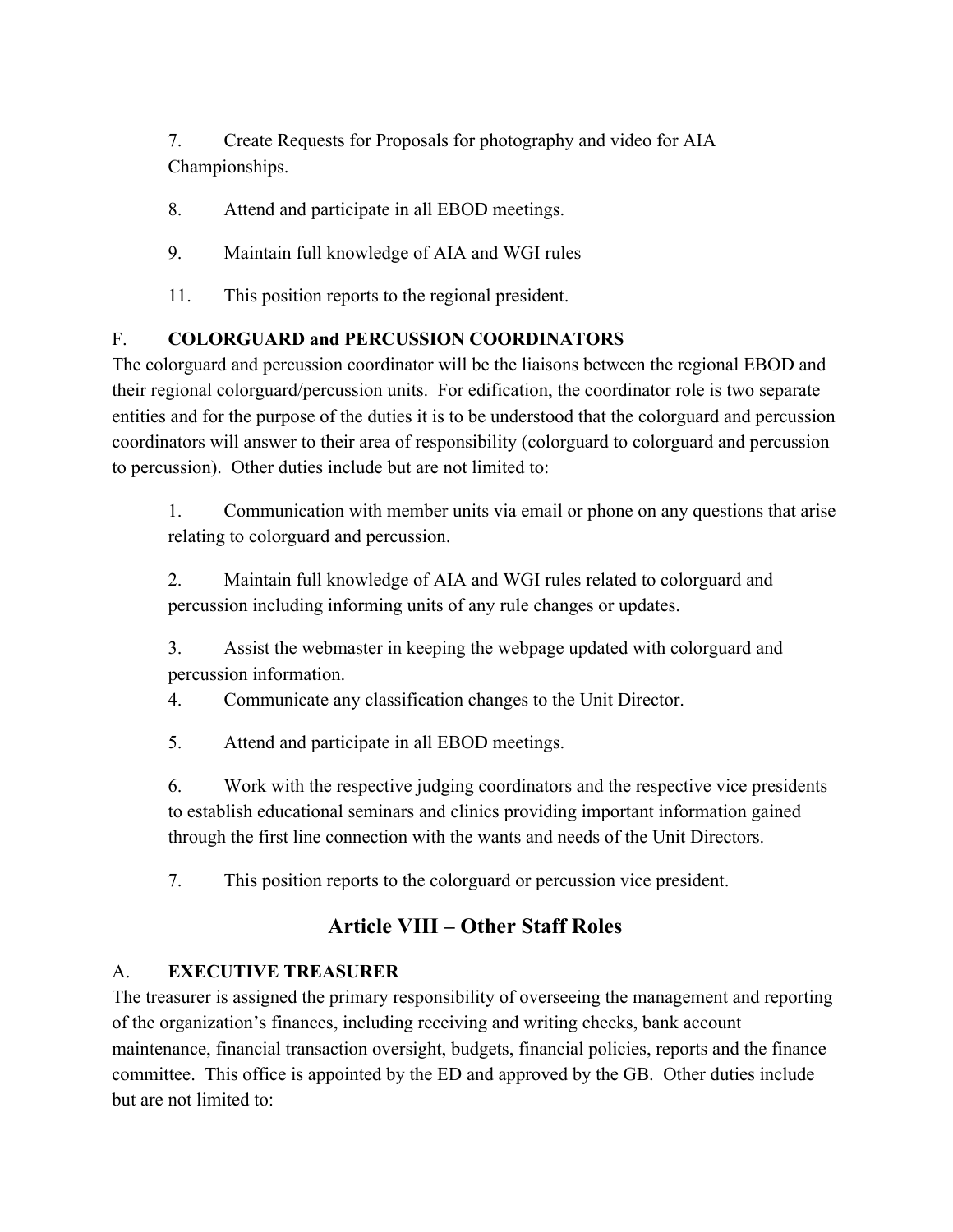1. Assisting with the creation of the annual budget.

2. Providing a monthly financial report to be reviewed the GB and the EBOD with ultimate submission to the webmaster for posting on the AIA web page.

3. Paying mileage for regional EBOD members, contest coordinators, sound and contest staff who will be reimbursed for mileage accrued by driving to and from all AIA sanctioned events as long as they are acting in an official AIA capacity. For example, if a board member is present at an event but are there with their competing team, then they will not be reimbursed for their mileage. If the board member is present at an event without their team and participates in official AIA duties, then they will be reimbursed.

4. Working with the GB to establish the mileage rate of reimbursement for official travel.

5. Providing check request form to those individuals requiring mileage or any other type of reimbursement.

6. Receiving and giving receipts for all moneys due and payable to AIA from any source and depositing all funds in the name of AIA in a bank selected by the GB.

7. Receiving and processing membership dues and contest fees and contest host fees (split by region and performed by regional treasurer)

8. Invoicing contest hosts for awards and judging costs

9. Filing all appropriate State and Federal tax documents.

10. Writing and distributing checks for judges and AIA contest personnel

11. Any other functions related to bookkeeping of AIA funds

12. This person must be bonded prior to being given access to any funds or accounts for the organization. Any costs for bonding are paid for by the organization.

13. Attending and participating in all GB and EBOD meetings.

14. Maintaining full knowledge of AIA and WGI rules

15. Maintaining financial balances for all PVB members and non-member units. Have on hand at each meeting in which voting is required a list of any unit having an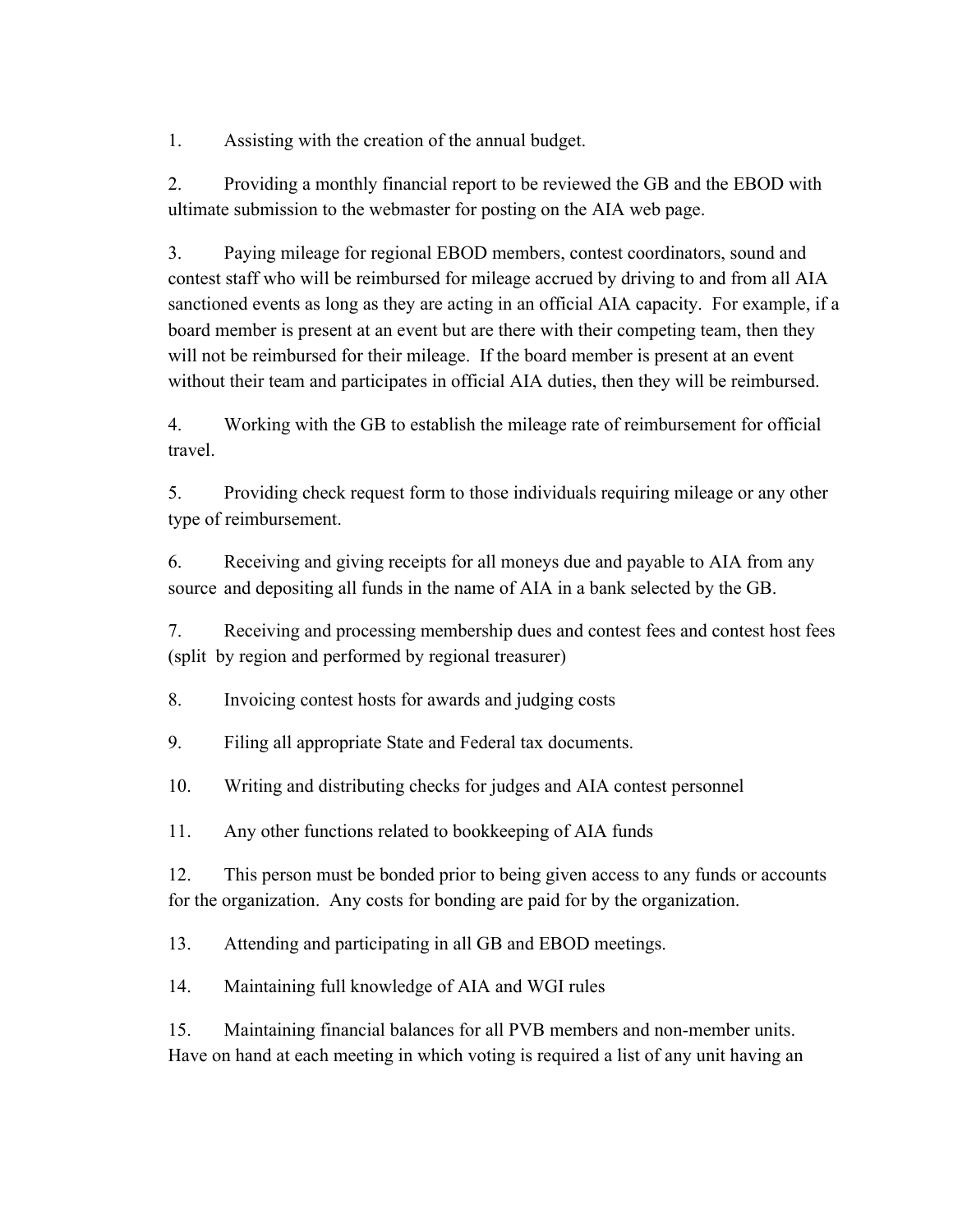outstanding financial obligation due to AIA. These deficient member units will be barred from voting on any items.

16. This position reports to the GB.

## B. **JUDGING COORDINATOR**

1. Works with the regional EBOD to secure qualified judges for AIA contests.

2. Works with the coordinators and education coordinator/committee to hold training sessions for both instructors and judges.

3. Provides input on contest venues.

4. Works with the judges, travel agent, and treasurer to arrange judges' travel.

- 5. Attends and participates in all regional EBOD meetings.
- 6. Maintains full knowledge of AIA and WGI rules

7. The coordinators can receive compensation as approved at the September meeting of the EBOD in the annual budget.

### C. **WEBMASTER**

- 1. Develops and maintains the AIA Web site.
- 2. Works with the GB in regard to content and functionality.
- 3. Provides website access to necessary EBOD members.
- 4. Inputs all required and updated information within two days of receipt of changes.

5. Keeps the webpage fresh and inviting; updating pictures and information regularly as required and in a timely fashion.

## D. **CONTEST COORDINATORS**

1. There will be one contest coordinator for each region. In the event of an emergency where the contest coordinator cannot complete his or her duties, the region's President will arrange for a replacement.

2. Contest coordinators will be hired by the respective regional EBOD.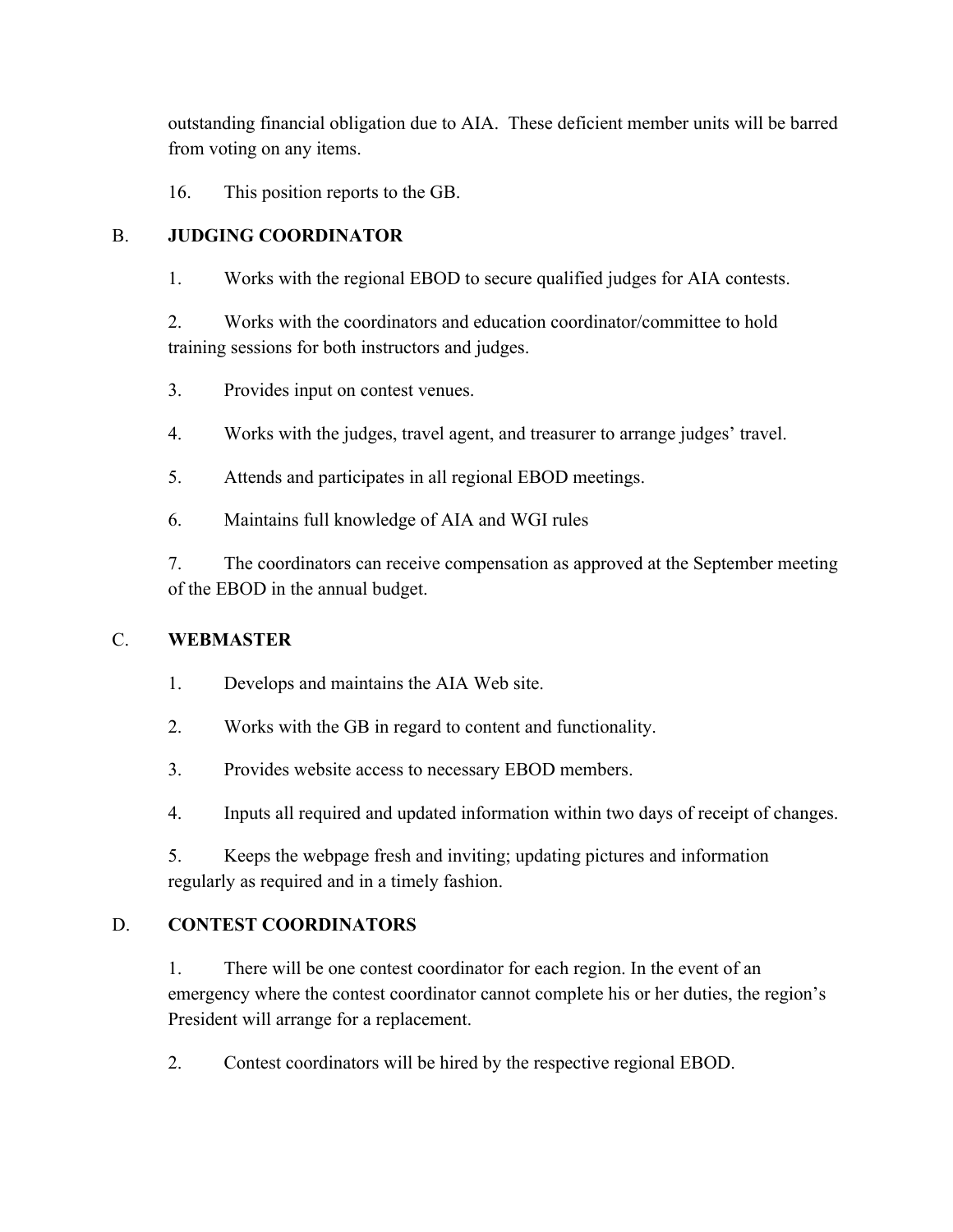3. The contest coordinator will be responsible for the administration of AIA contests in that region.

### E. **SOUND TECH/ANNOUNCER**

1. There will be one sound tech and one announcer per contest site. These individuals are coordinated by their respective VP. For example, if there is a percussion only show, then the percussion VP will ensure these positions are staffed. Same goes for colorguard only shows. In the event of a shared show, both VPs will coordinate with each other to ensure these positions are staffed.

2. It is prudent to establish a team of individuals to satisfy this function for each region in an effort to become budget conscious.

3. Each individual must maintain the IT knowledge to overcome site issues such as poor internet connection, transfer of digital recordings to Competition Suite, and loading of unit music into the AIA provided laptops.

## **Article X - Dues and fees**

The GB will set annual dues, fees and all rules that govern them. Changes to annual dues and/or rules that affect the contest experience must be approved by the GB.

## **Article XI – Amendments**

A. These bylaws may be amended when necessary by two-thirds majority of the board of directors. Proposed amendments must be submitted to the secretary to be sent out with regular board announcements. A summer caucus meeting will be held to discuss submitted proposals.

## **Article XII - Dissolution**

Upon the dissolution of this organization, assets shall be distributed for one or more exempt purposes within the meaning of Section  $501(c)(3)$  of the Internal Revenue Code, or corresponding section of any future federal tax code, and shall be distributed to the ED for the sole purpose of scholarship in the marching arts activity.